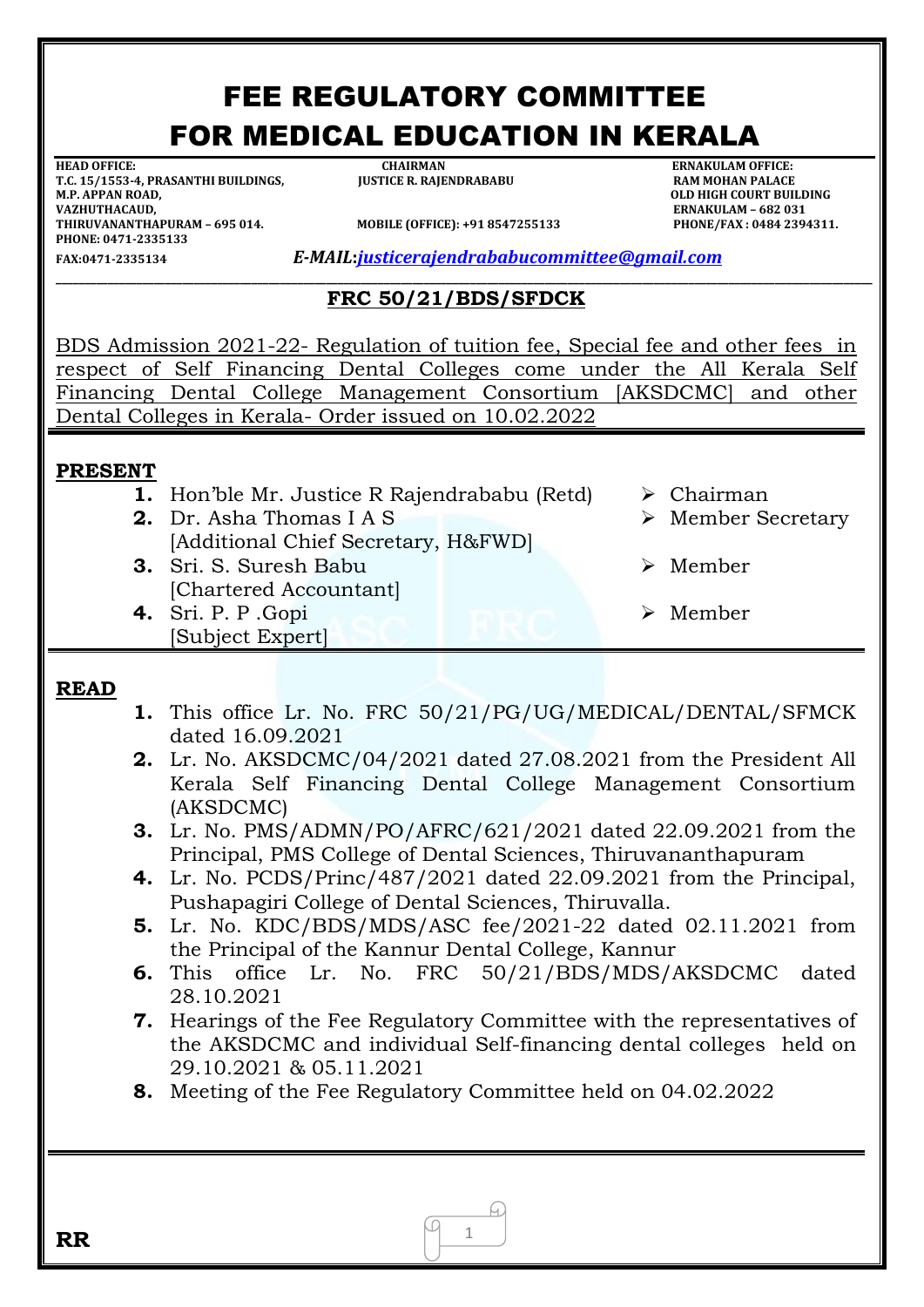### **ORDER**

- **1.** The Government of Kerala has promulgated Kerala Medical Education (Regulation and Control of Admission to Private Medical Educational Institutions) Act 2017, in short the Act, and constituted the Fee Regulatory Committee, herein after referred as the Committee. The Committee is empowered to regulate the tuition fee, special fee, Hostel fee and to prevent the collection of capitation fee for Medical Institutions in Kerala, as per the said Act 15 of 2017.
- **2.** The Hon'ble High Court through various judgements have directed the Institutions to submit the proposal of tuition fee with relevant documents well in advance to regulate the tuition fee for every year. The Hon'ble Court also directed to furnish any information that is required for the purpose of arriving at a decision that the fee proposed by the institutions is neither excessive nor exploitative in nature.
- **3.** But the Dental Colleges have neither submitted the tuition fee proposal nor the relevant documents as directed by the Hon'ble High Court Judgement in **2017 (4) KLT 809**, except Pushpagiri College of Dental Sciences, Thiruvalla, for regulation of tuition fee in respect of BDS Course 2021-22. In the meanwhile, the President of All Kerala Self Financing Dental College Management Consortium, in short the AKSDCMC, has submitted a representation before the Committee and requested an increase of 15% in tuition fee and special fee from the existing tuition fee for this academic year 2021-22 for BDS Course both General and NRI quota category. The President of the AKSCMC has not submitted any supporting documents to establish their claim.
- **4.** Therefore, the Committee has directed the Principals of the Dental Colleges to submit the tuition fee proposal along with the relevant documents, as mentioned in communication dated 16.09.2021, before the Committee to regulate the tuition fee for BDS Course 2021-22.

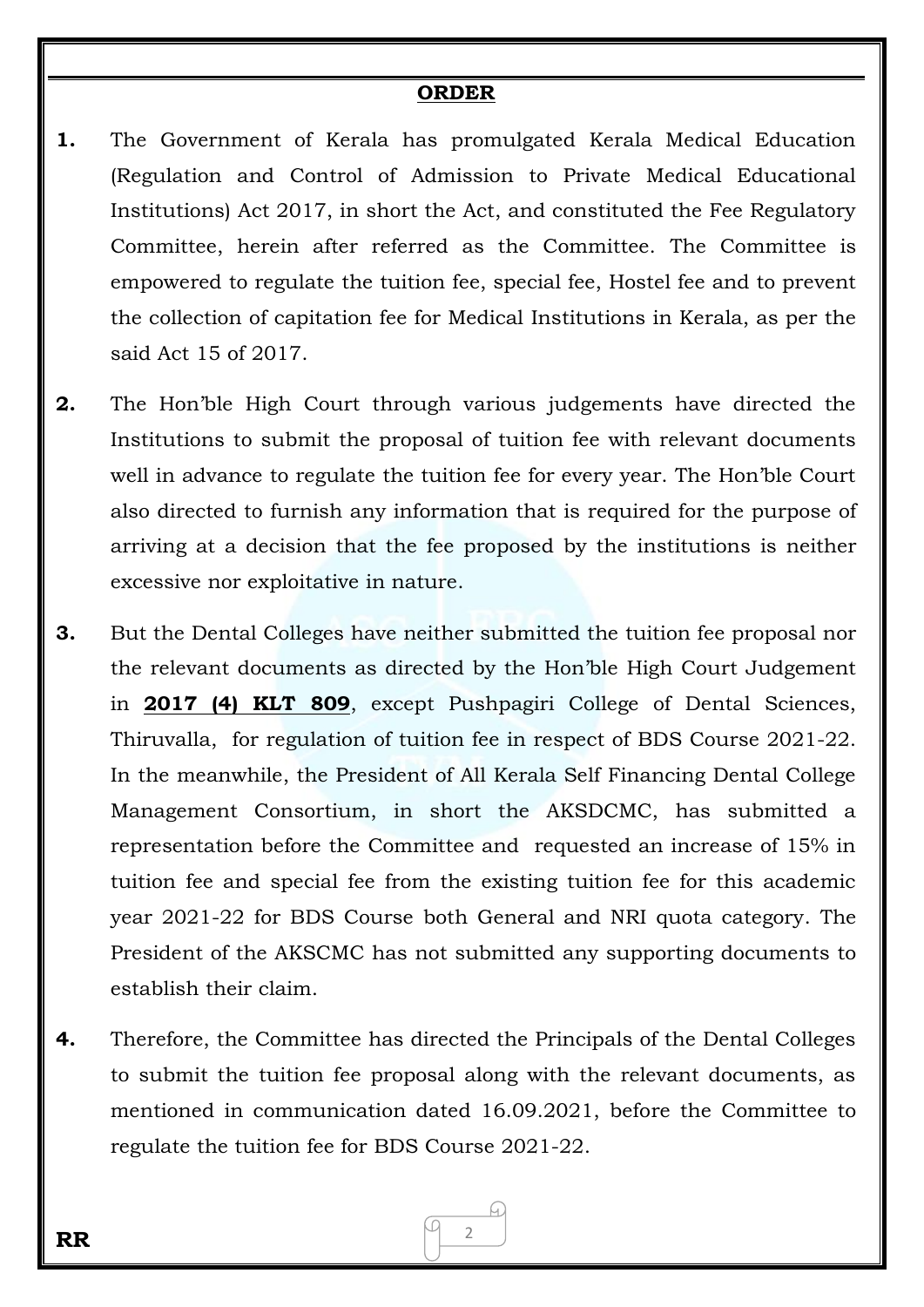- **5.** Accordingly, the Principals of the Dental Colleges, except the Member Colleges come under the AKSDCMC, has submitted the proposals along with certain documents before the Committee to regulate the tuition fee for BDS Course 2021-22.
- **6.** After examining the representation submitted by the President, AKSDCMC and the documents submitted by the individual Dental Colleges, the Committee decided to give an opportunity to hear the Dental College regarding the regulation of tuition fee for BDS Course 2021-22. Therefore, the Committee through communications dated 28.10.2021 & 02.11.2021 have directed the President of the AKSDCMC and the Principals of the Individual Dental Colleges to attend the hearing on 29.10.2021 & 05.11.2021 through video conference.
- **7.** In compliance of the above direction, the following persons have participated in the hearing representing AKSDCMC and the individual Dental Colleges on various dates.

| SL<br>NΟ       | <b>NAME OF THE</b><br><b>REPRESENTATIVES</b> | <b>DESIGNATION</b>                      | <b>NAME OF THE DENTAL COLLEGE</b> |
|----------------|----------------------------------------------|-----------------------------------------|-----------------------------------|
| 1              | SRI.ELDHOSE ISSAC                            | <b>SECRETARY</b><br>AKSDCMC             | ST. GREGORIOS DENTAL COLLEGE      |
| $\overline{2}$ | <b>SRI.HARI DAS V V</b>                      | <b>ADMINISTRATIVE</b><br><b>OFFICER</b> | <b>MALABAR DENTAL COLLEGE</b>     |
| 3              | DR. NAVAS                                    | <b>DIRECTOR</b>                         | KMCT DENTAL COLLEGE               |
| 5              | DR. VINOD KUMAR                              | <b>PRINCIPAL</b>                        | PSM DENTAL COLLEGE                |
| 6              | DR. M SADIQUE HUSSAIN                        | PRINCIPAL                               | NOORUL ISLAM DENTAL COLLEGE       |
| $\overline{7}$ | DR. RADHAKRISHNAN NAIR                       | <b>PRINCIPAL</b>                        | AZEEZIA DENTAL COLLEGE            |
| 8              | SRI. SHAJI S KUMAR                           | <b>ADMINISTRATIVE</b><br><b>OFFICER</b> | AZEEZIA DENTAL COLLEGE            |
| $\mathbf Q$    | <b>SRI.SHAMEER</b>                           | <b>ACCOUNTANT</b>                       | ROYAL DENTAL COLLEGE              |
| 10             | <b>SRLJAILAL V L</b>                         | <b>PRO</b>                              | PSM DENTAL COLLEGE                |
| 11.            | DR. BIJU                                     | <b>ADMINISTRATOR</b>                    | PMS DENTAL COLLEGE                |
| 12.            | ADV. PARAMESWARAN<br><b>NAIR</b>             | <b>FINANCE</b><br><b>MANAGER</b>        | PMS DENTAL COLLEGE                |
| 13.            | SRI. BINU CHANDRAN                           | <b>AUDITOR</b>                          | PMS DENTAL COLLEGE                |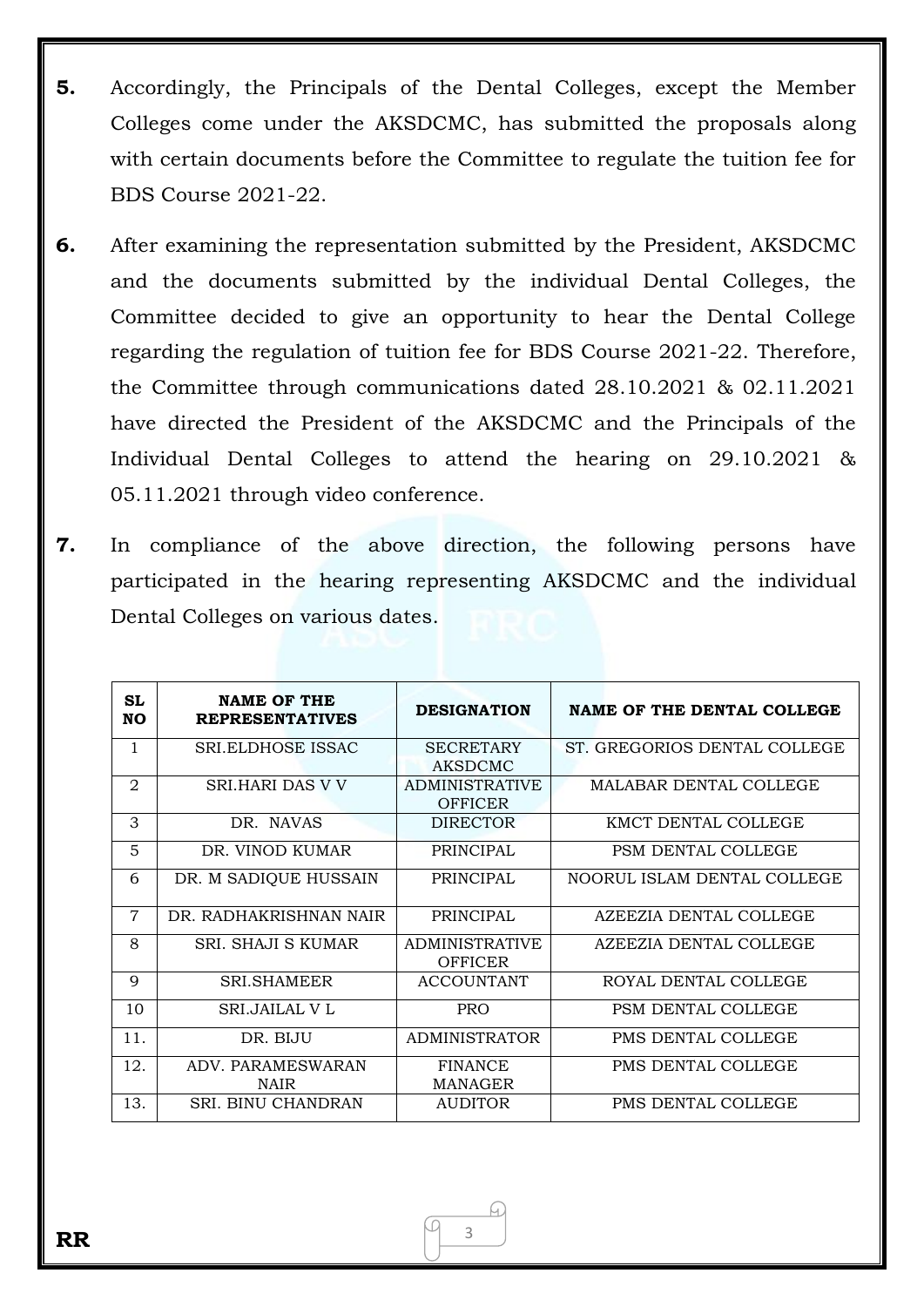- **8.** The Committee heard the office bearers of AKSDCMC and the representatives of the Self-financing Dental Colleges. During the hearing the representatives of the Dental Colleges have submitted that the recurring expenditure towards salary& allowances and other administrative expenses have been increasing substantially and also the capital expenditure due to investment sin additional assets as per revised regulations. So the management is struggling to meet the additional expenditure due to the above factors. The representatives have also reminded FRC that the tuition fee was not revised from the academic year 2019-20. Hence the management representatives demanded the committee to consider the above facts also, while regulating & fixing the tuition fee for the current academic year.
- **9.** In view of the above, the representatives of the Dental College have requested the committee to allow a nominal increase of tuition fee for BDS course for the academic year 2021-22. After hearing the Dental Colleges, the committee decided to place the submissions and representations of the Dental College before the full quorum Committee and to regulate the tuition fee for BDS Course 2021-22.
- **10.** The Committee held a meeting on 04.02.2022 and discussed the various issues as raised by the Dental College management .The Committee observed that there are 15 member Dental Colleges coming under the AKSDCMC .In the case of other Dental Colleges , except two colleges have submitted the tuition fee proposal without the relevant supporting documents for regulating the tuition fee as per the provision of law i.e. Section 11 of Act 15 of 2017or as per the guidelines enunciated by the Hon'ble Courts in the various judgments.
- **11.** However, the Committee considering the submissions of the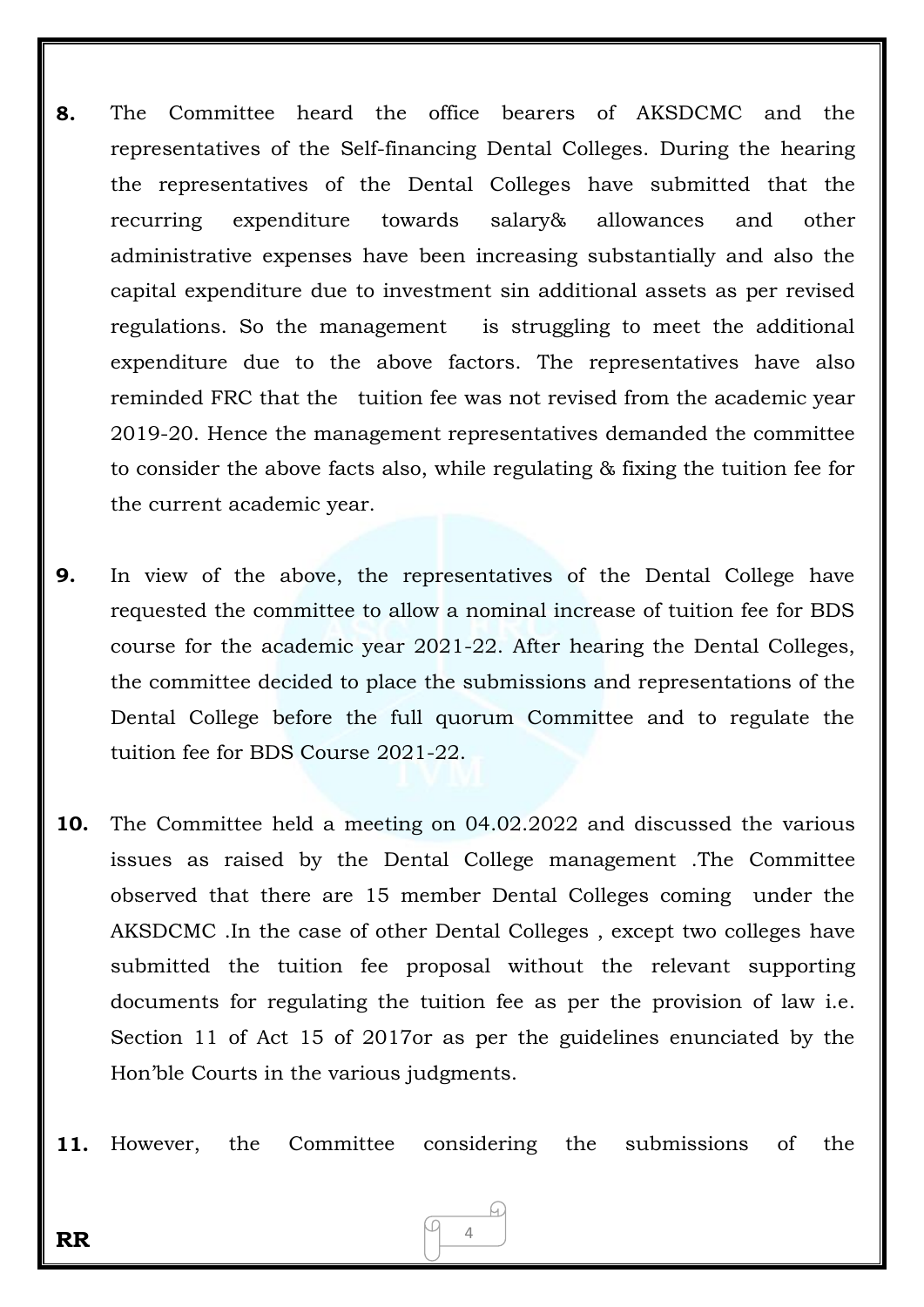representatives of the AKSDCMC and the other Dental College that the institutions find it difficult to run the Dental college due to increase of the expenditure as well as the (additional expenditure due to the revised guidelines of the NMC ) revised regulations. The Committee also considered the submission of the Dental College that there was no increase allowed after the regulation of tuition fee for the academic year 2019-20, the Committee unanimously decided to allow a nominal increase at  $\omega$  3% from the existing tuition fee and regulate the tuition fee for the academic year 2021-22. The Committee also decided that there will be no increase to NRI fees, special fee and other for this academic year, considering the present pandemic situation prevailing in the Country.

**12.** In the light of the above circumstances, the Committee hereby allow an increase  $\omega$  3 % over the base fee for the academic year 2020-21 to all Dental Colleges and the tuition fee for the academic year 2021-22 is calculated as given below:-

| SL  | <b>PARTICULARS</b>                            | <b>AMOUNT</b> |
|-----|-----------------------------------------------|---------------|
| NO. |                                               | (IN RS)       |
|     | TUITION FEE FOR THE ACADEMIC YEAR 2020-21 FOR | 3,21,300      |
|     | ALL DENTAL COLLEGES                           |               |
| 2.  | ADD 3 % INCREASE AS DISCUSSED ABOVE           | 9,639         |
| 3   | TOTAL TUITION FEE FOR 2021-22                 | 3,30,939      |

**13.** The Principal of the Dental Colleges are permitted to collect an amount of Rs. 3,30,939/- rounded to Rs. 3,30,940/- for 85% candidates and Rs. 6,00,000/- for 15% NRI candidates from the BDS Course for the academic year 2021-22. The details of the tuition fee, special fee and other fees are given hereunder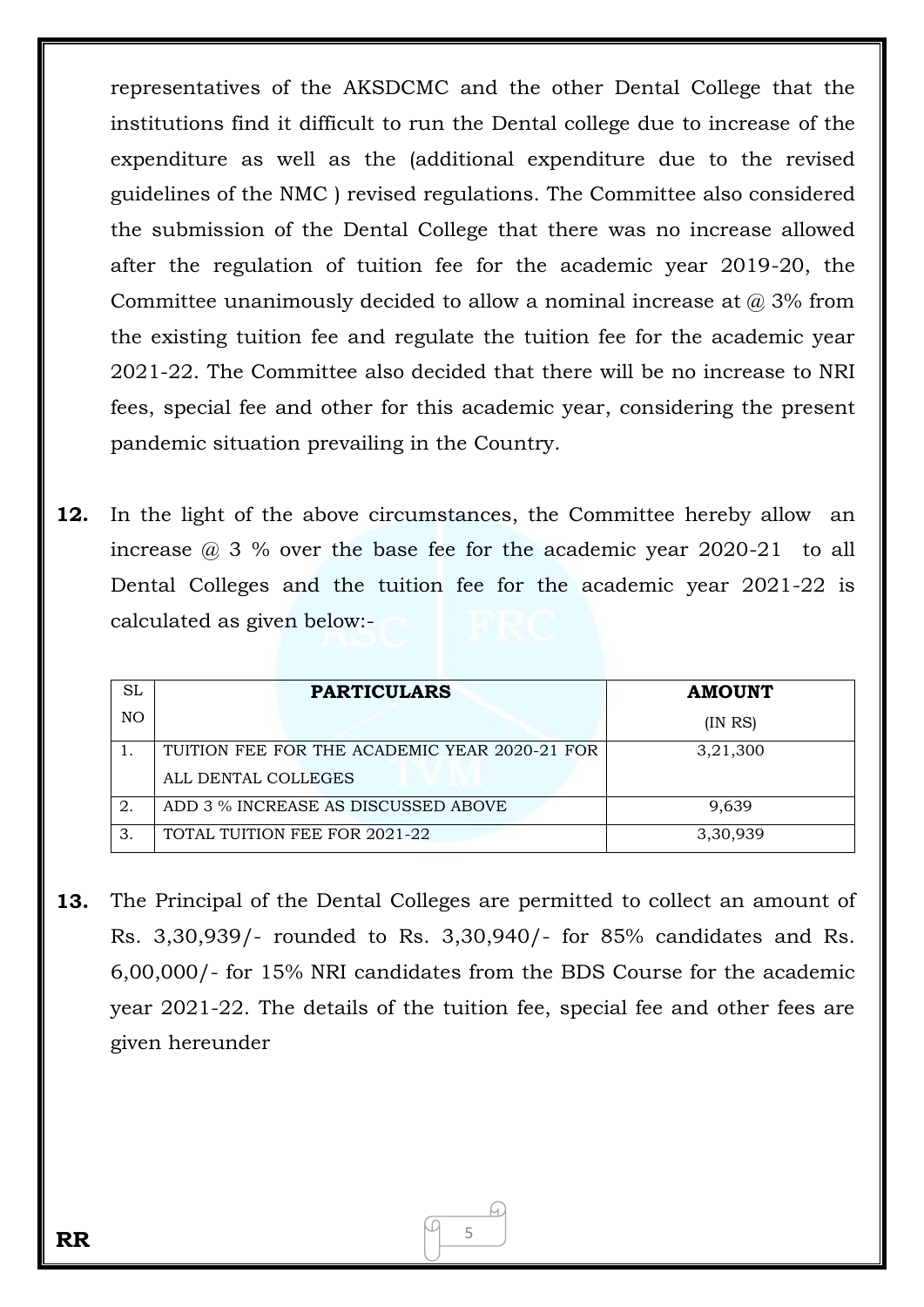| SPECIAL FEE & HOSTEL FEE FOR BDS COURSE |                                                                                                                       |                                                                         |          |                                                                         |                                       |                                                       |                                   |
|-----------------------------------------|-----------------------------------------------------------------------------------------------------------------------|-------------------------------------------------------------------------|----------|-------------------------------------------------------------------------|---------------------------------------|-------------------------------------------------------|-----------------------------------|
| <b>ACADEMIC YEAR 2021-22</b>            |                                                                                                                       |                                                                         |          |                                                                         |                                       |                                                       |                                   |
|                                         |                                                                                                                       | <b>TUITION FEE</b><br><b>FIXED BY THE</b><br><b>COMMITTEE</b><br>(INRS) |          | <b>SPEICAL FEE FIXED</b><br><b>BY THE</b><br><b>COMMITTEE</b><br>(INRS) |                                       | <b>HOSTEL FEE FIXED</b><br>BY THE COMMMITTE<br>(INRS) |                                   |
| <b>SL</b><br><b>NO</b>                  | <b>NAME OF THE</b><br><b>COLLEGE</b>                                                                                  | 85%                                                                     | 15%      | 1ST<br><b>YEAR</b>                                                      | <b>SUBSEQUEN</b><br>Т<br><b>YEARS</b> | 1ST<br><b>YEAR</b>                                    | <b>SUBSEQUENT</b><br><b>YEARS</b> |
| $\mathbf{1}$                            | ANNOOR DENTAL<br>COLLEGE,<br><b>PUTHUPPADY</b><br>P<br>O, MUVATTUPUZHA                                                | 3,30,940                                                                | 6,00,000 | 50,645                                                                  | 33,673                                | 1,02,000                                              | 89,500                            |
| $\overline{2}$                          | <b>EDUCARE</b><br><b>INSTITUTE OF</b><br>DENTAL SCIENCE,<br>KILIYAMANNIL<br>CAMPUS,                                   | 3,30,940                                                                | 6,00,000 | 50,645                                                                  | 33,673                                | 1,02,000                                              | 89,500                            |
| 3                                       | <b>INDIRA GANDHI</b><br><b>INSTITUTE OF</b><br>DENTAL SCIENCES,<br>NELLIKUZHY P                                       | 3,30,940                                                                | 6,00,000 | 50,645                                                                  | 33,673                                | 1,02,000                                              | 89,500                            |
| $\overline{4}$                          | <b>MAR BASELIOS</b><br>DENTAL COLLEGE,                                                                                | 3,30,940                                                                | 6,00,000 | 50,645                                                                  | 33,673                                | 1,08,000                                              | 95500                             |
| 5                                       | ROYAL DENTAL<br><b>COLLEGE</b>                                                                                        | 3,30,940                                                                | 6,00,000 | 50,645                                                                  | 33,673                                | 1,07,000                                              | 89500                             |
|                                         | ST. GREGORIOS<br>DENTAL COLLEGE,<br>CHELAD PO,<br>KOTHAMANGALAM,<br><b>ERNAKULAM</b>                                  | 3,30,940                                                                | 6,00,000 | 50,645                                                                  | 33,673                                |                                                       | <b>SINGLE ROOM</b>                |
| 6                                       |                                                                                                                       |                                                                         |          |                                                                         |                                       | 114500                                                | 109000                            |
|                                         |                                                                                                                       | 3,30,940                                                                | 6,00,000 |                                                                         |                                       | 102500                                                | <b>DOUBLE ROOM</b><br>97000       |
| $\overline{7}$                          | KMCT DENTAL<br>COLLEGE,<br><b>KOZHIKODE</b>                                                                           | 3,30,940                                                                | 6,00,000 | 50,645                                                                  | 33,673                                | 1,02,500                                              | 89,500                            |
| 8                                       | AZEEZIA COLLEGE<br>OF DENTAL                                                                                          | 3,30,940                                                                | 6,00,000 | 50,645                                                                  | 33,673                                | 93500                                                 | 93000                             |
| 9                                       | MES DENTAL<br>COLLEGE,                                                                                                | 3,30,940                                                                | 6,00,000 | 50,645                                                                  | 33,673                                | 1,08,000                                              | 95500                             |
| 10                                      | MALABAR DENTAL<br><b>COLLEGE AND</b><br><b>RESEARCH</b><br>CENTRE,<br><b>CHEKANOOR</b><br>ROAD, MUDUR PO,<br>EDAPPAL, | 3,30,940                                                                | 6,00,000 | 50,645                                                                  | 33,673                                | 108000                                                | 95500                             |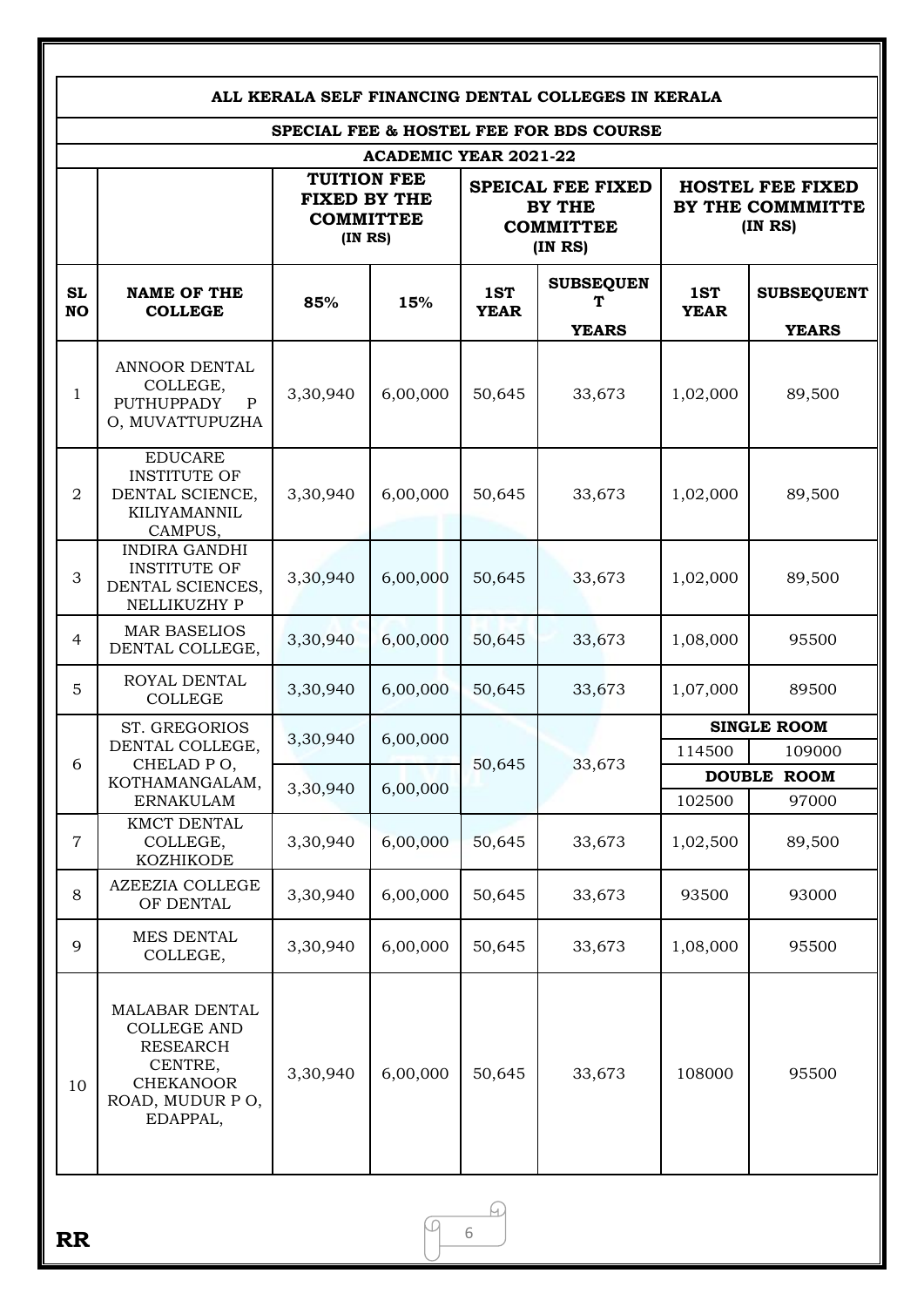| 11 | NOORUL ISLAM<br><b>COLLEGE OF</b><br>DENTAL SCIENCE,<br>ARALUMMOODU,<br>NEYYATTINKARA,     | 3,30,940 | 6,00,000 | 50,645 | 33,673 | 99000                                    | 86500  |
|----|--------------------------------------------------------------------------------------------|----------|----------|--------|--------|------------------------------------------|--------|
| 12 | <b>SRI SANKARA</b><br>DENTAL COLLEGE,<br>AKATHUMURI,<br>VARKALA,                           | 3,30,940 | 6,00,000 | 50,645 | 33,673 | 104500                                   | 91500  |
| 13 | <b>SREE ANJANEYA</b><br><b>INSTITUTE OF</b><br>DENTAL SCIENCES,<br>MODAKKALLUR,<br>ATHOLI, | 3,30,940 | 6,00,000 | 50,645 | 33,673 | 97,500                                   | 92,000 |
| 14 | AL AZHAR DENTAL<br>COLLEGE,                                                                | 3,30,940 | 6,00,000 | 50,645 | 33,673 | 92,800                                   | 88,500 |
| 15 | PSM COLLEGE OF<br>DENTAL SCIENCE<br>AND RESEARCH,                                          | 3,30,940 | 6,00,000 | 50,645 | 33,673 | 1,02,500                                 | 89,500 |
|    | PUSHPAGIRI<br><b>COLLEGE OF</b><br>DENTAL SCIENCES,<br>THIRUVALLA                          | 3,30,940 | 6,00,000 | 35,768 | 10,815 | <b>DOUBLE ROOM FOR</b><br><b>GIRLS</b>   |        |
|    |                                                                                            |          |          |        |        | 62000                                    | 57000  |
| 16 |                                                                                            |          |          |        |        | <b>4 BEDDED ROOM FOR</b><br><b>GIRLS</b> |        |
|    |                                                                                            |          |          |        |        | 53000                                    | 48000  |
|    |                                                                                            |          |          |        |        | <b>DOUBLE ROOM FOR</b><br><b>BOYS</b>    |        |
|    |                                                                                            |          |          |        |        | 53,400                                   | 48,400 |
| 17 | PMS DENTAL<br>$\sf COLLEGE$<br>,VATTAPARA                                                  | 3,30,940 | 6,00,000 | 53,493 | 28,804 | 92475                                    | 82475  |
|    |                                                                                            |          |          |        |        |                                          |        |
| 18 | KANNUR DENTAL<br>COLLEGE,<br>ANJARAKANDY                                                   | 3,30,940 | 6,00,000 | 66,893 | 30,598 | 51,700                                   | 45,897 |

**14.** The Principals of the Dental Colleges are hereby permitted to collect the Tuition fee, special fee and hostel fee for BDS Course as mentioned above for the academic year 2021-20. The Principals of the Dental College are also directed to refund or adjust in the future fees, if any amount has been